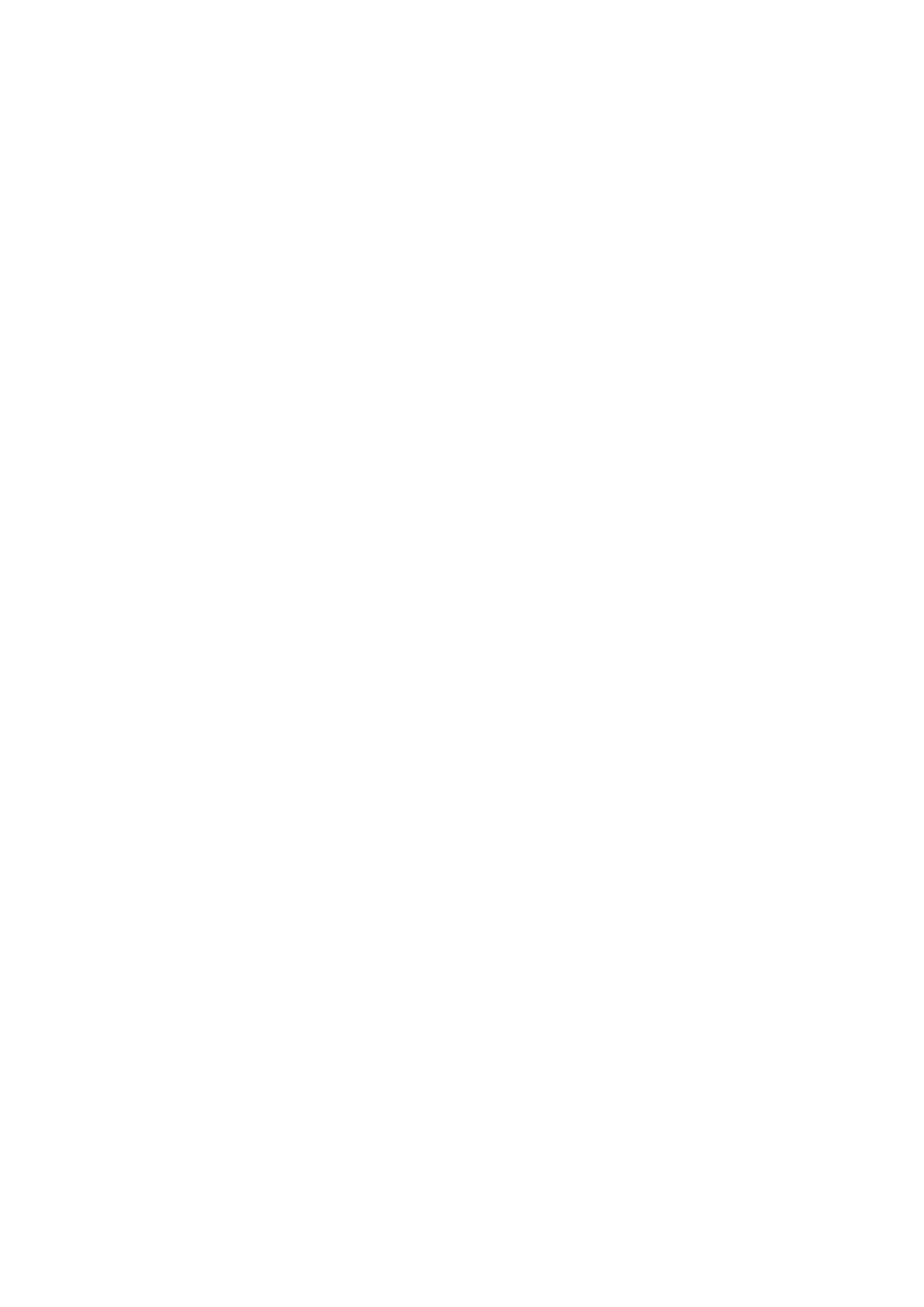#### *SOUTH BIDDICK.*

THIS township adjoins that of Penshaw on the southwest, and borders upon the Wear. It contains 343 acres. Its population, in 1801, was 490; in 1811, it had fallen to 141; in 1821, it had rallied to 167, and, in 1831, to 199; but in 1841, it had dropped to 74; and in 1851, it was only 38, of whom 17 were males and 21 females. In 1841, there were 15 inhabited houses, and 5 uninhabited; but in 1851, there were only 8 houses, all of which were inhabited. The annual value of property assessed to the county-rate in 1853 was 833*l*.

The North-eastern Railway has an extent of 5F. 154Y., and an area of 5A. 2P. in this township. In 1851, it contributed *27l*. 3s. 4*d.* to the local rates, and 28*l*. 10s. 6*d.* in 1852; the gross amounts collected in the respective years being 69*l*. 8s. 4*d.* and 73*l*. 17s. 9*d.*

The name of Biddick, anciently *Bedyke,* was probably from the Saxon, being surrounded by a *dyke* or *fosse.* Supposing the present mansion to stand on the site of the ancient Bedyke, the whole spot could have been easily insulated by a trench communicating with the Wear, and from which circumstance it may have received the name of *Biddic-Waterville,* which it bears in some old records. The village lay in a low sequestered situation, and has been graphically described as "formerly inhabited by banditti, who set all authority at defiance; nay, the officers of excise were afraid of surveying the two public-houses, unless protected by some of the most daring of the colliers, who were rewarded for their trouble. There were in the village about ten shops or houses where contraband spirits were publicly sold without any license. The press-gang were at one time beat out of the place with the loss of two men, and never more were known to enter into it; for if they were known to be in the neighbourhood, the 'Biddickers,' used to sound a horn, the signal for them to fly to arms; fires were lighted in various places; the keels in the river were seized, with which they formed a bridge of communication with Fatfield (another place on the opposite side of the river, equally as lawless as their own), and kept watch and ward till the danger was past; in consequence of which it became a receptacle for such as had violated the laws of their country.<sup>[1](#page-2-0)</sup>

<span id="page-2-0"></span><sup>&</sup>lt;sup>1</sup> DRUMMOND, Earl OF PERTH.—The sequestered village of South Biddick was the asylum of the attainted Earl of Perth; and here, in the humblest circumstances, since the disastrous and memorable rebellion of 1745, the descendants of that unfortunate nobleman have remained. Under the influence of his mother, Lady Jean Gordon, only daughter of the Duke of Gordon, a woman of great spirit and activity, and warmly attached to the house of Stewart, he joined the chieftains. On leaving his castle on that occasion, tradition states that he turned round, and, as if anticipating the result, exclaimed, "Oh! my bonny Drummond Castle, and my bonny lands!" He was first lieutenant general at the battle of Preston Panns, and commanded at the sieges of Carlisle and Stirling. He commanded the left wing of the army at the decisive battle of Culloden, where he was severely wounded, and fled on horseback from the field. The romantic perils and hair-breadth escapes of the earl are too numerous to be mentioned here. He happily effected his escape from Scotland, the more immediate scene of danger, although he could not at the time meet with any ship bound for France. He had previously, with a view to lull suspicion, and to facilitate his projected attempt to escape, caused a report to be circulated that he had embarked for that country about three weeks after the battle of Culloden, and died on the passage, from the combined effects of his wounds and the excessive fatigues he had undergone; and this story, being currently believed at the time, answered the purpose for which it was intended. In pursuance of a preconcerted plan, he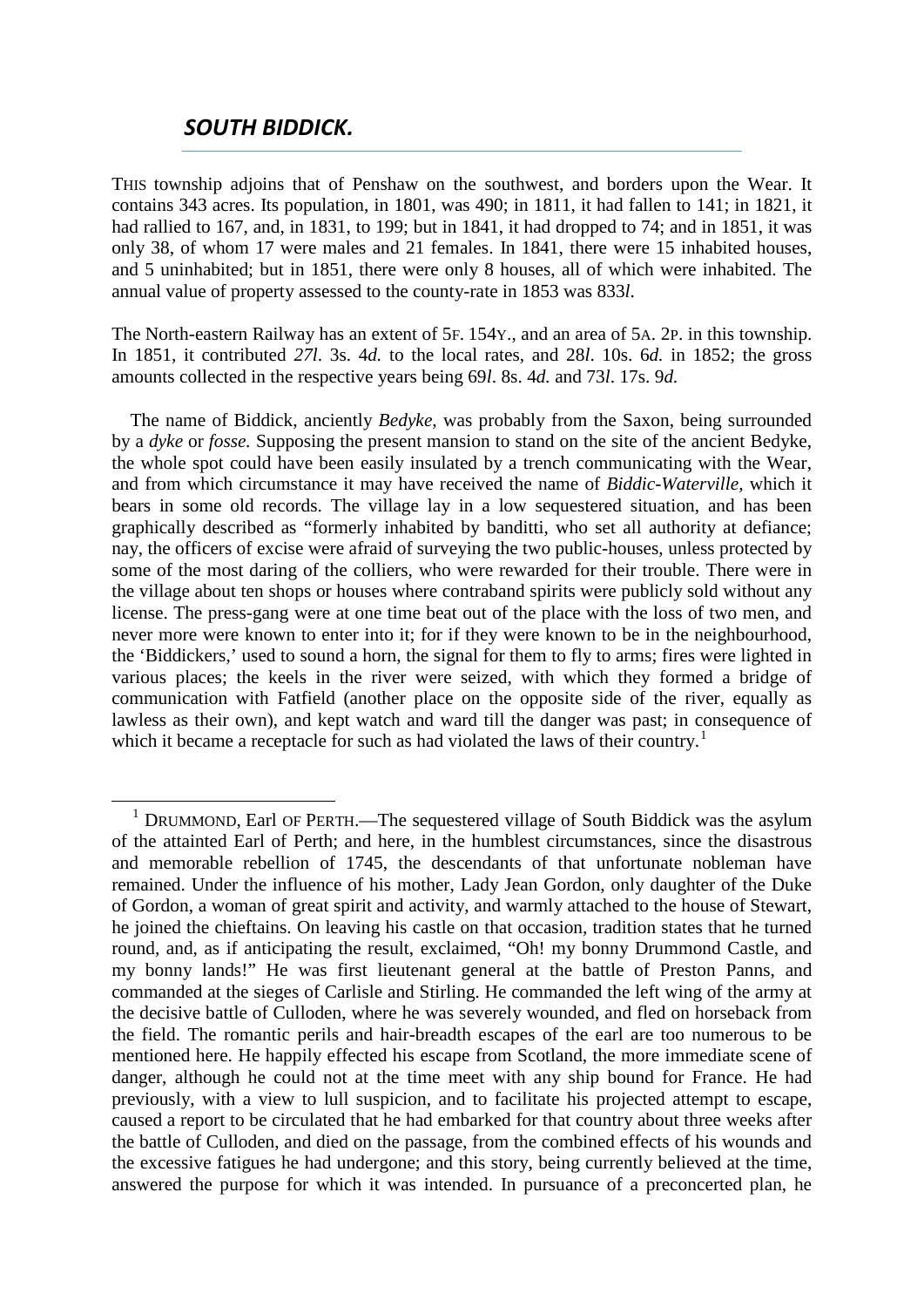**.** 

made his way to the sea-coast, and fortunately succeeded in getting on board a vessel, which landed him safely at South Shields. Passing on to Sunderland, he proceeded up the river Wear to South Biddick, which place he selected as a temporary sojourn. Being a wild, sequestered spot, inhabited exclusively by colliers and keelmen, who were at that period a very lawless set, and had an especial sympathy for all who were pursued by justice for any crime morally short of murder, Lord Perth thought that he probably might remain here for a considerable time, if necessary, safe from all danger and pursuit. The vicinity of the coal mines added much to the security of any fugitive; as, in the case of sudden alarm, he could be plunged by the friendly colliers into the recesses of a mine several hundred feet deep, where it would be next to impossible to discover him. The particular locality thus selected by Drummond presented to his mind other advantages: it was at a convenient distance from Sunderland, where vessels were generally to be met with, bound for the ports of France and Holland; and in case any event should unexpectedly happen, prior to his final embarkation, at all favourable to the cause of the exiled family, he was in a situation from whence he could speedily co-operate in any renewed effort which might be made. On his arrival at Biddick, the noble fugitive took up his abode under the humble roof of John Armstrong, a pitman, who, without at all suspecting the rank and condition of his guest, received and entertained him with the greatest hospitality and kindness. And here it was that all the plans and prospects of the unfortunate Perth were destined to undergo a total and permanent change; no further attempt was ever made on behalf of the expatiated Stuarts, and a circumstance arose within the little fireside circle at Biddick which fixed the destiny and the abode of Drummond for life. Armstrong had a daughter, Elizabeth, who was a girl of exquisite beauty, and of artless and most engaging manners. She was only about twelve years of age when Drummond first came under her father's roof, and he had taken great delight in instructing her, and aiding the growth and expansion of the superior intellect with which he soon perceived she was naturally endowed. Time rolled on; the stranger still lingered at Biddick, where he had found what proved to be a peaceful and secure retreat; and when Elizabeth Armstrong had entered on her sixteenth year, he conceived a violent attachment for her, and felt that she was necessary to his future happiness. The hopes of the Jacobites had become finally extinguished; he quite despaired of ever recovering his estates, or resuming his former station; and even if he should, the voice of love unhesitatingly assured him that his Elizabeth would adorn it. He obtained the assent of both her parents to their union; and, in the month of November, 1749, she being then in her seventeenth year, he led her to the altar at the parish church of Houghton-le-Spring. Some time after their marriage, they removed to a cottage called the Boat House, the occupation of which was kindly granted to Drummond by Nicholas Lambton, Esq., of Biddick Hall. Even at this time, it appears that Mr. Lambton knew a part, at least, of the history and misfortunes of the stranger who had thus mysteriously appeared and settled in his vicinity; as it was remembered by Mrs Peters, one of the earl's daughters, recently surviving, that Mr. Lambton, on that occasion, addressed her father in the following words:—"I know you well enough; you are one of the Drummonds, the rebels; but I will give you the house and garden for all that." Attached to the cottage, which was close to the river, was a ferry-boat; and from the profits of this boat the exiled Perth contrived to procure a scanty subsistence for himself and his rising family. While he was employed in the humble occupation of rowing passengers across the river Wear, his wife had the management of a small shop, which added a little to their very limited means of existence. In the course of a few years, the family consisted of six or seven children; and it was the parent's great delight and employment, in the intervals of his occupation on the river, to give them that instruction himself which he could not afford to procure for them at suitable schools. As, however, the boys grew up, he was much perplexed how to dispose of them. He could have wished to put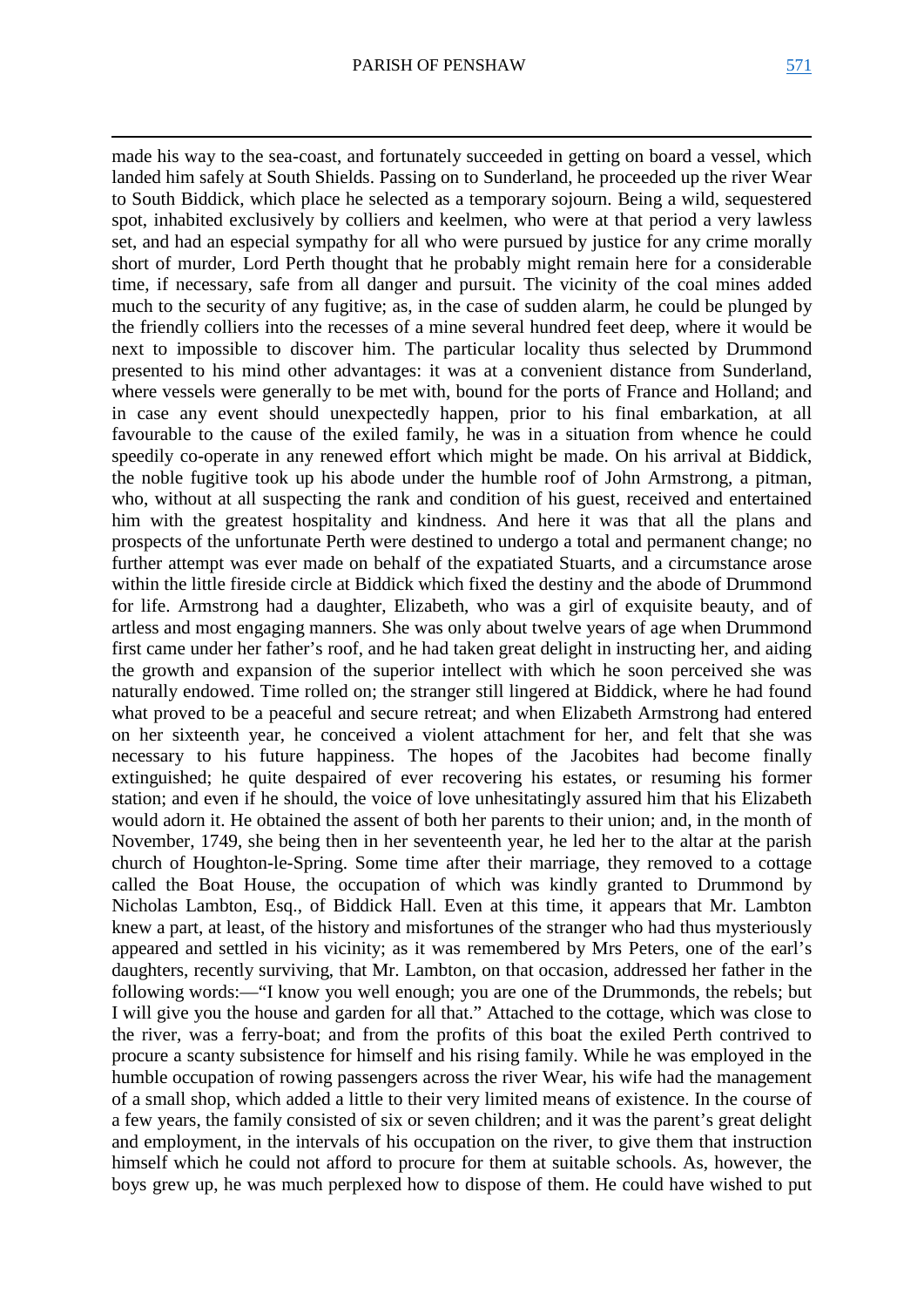them in some way of life not altogether unbefitting their origin and descent; but he was entirely destitute of the means to accomplish this. William, the youngest, who frequently went down to Sunderland in the keels, conceived a liking for a seafaring life, and was in due time placed under the care of the master of a trading vessel belonging to that port. His elder and only brother, James, was of a more quiet and studious turn, and lingered at home, sometimes taking his father's place in the little ferry-boat, and sometimes accompanying John Armstrong, his grandfather, down the coal-mine where he worked, to gratify his youthful curiosity, by witnessing the operations there. He was extremely partial to his grandfather; and in this way he gradually conceived a liking for the rude occupation which the old man followed. The boy was too young, as yet, to be trusted with the secret of his father's real rank. He longed to be able to carry something home to his beloved mother on a Saturday night, to add to the common stock and common comforts of the family; for, as his sisters grew up, he perceived that the difficulty which his parents had in maintaining their humble household increased. Without his father's knowledge, he got himself placed, through the intervention of Armstrong, on the colliery establishment; and at the end of a week, during which his parents had observed that he was more than usually absent with his grandfather, he brought his little earnings, and with all the pride of independence, and all the warmth of filial and fraternal love, he poured them into his mother's lap, as she sat conversing with his father at the door of their little cottage. This was probably the most severe and painful trial which the unfortunate Perth had ever experienced. It is true that, for some time past, his fate and fortunes appeared to have been quietly merged in those of the unknown Drummond, the humble ferryman. All search and enquiry after him had long ceased; for the story of his death on the passage to France had obtained general credit, and had contributed much to his subsequent security. He had been attainted of high treason by act of parliament, along with others of the Jacobite chiefs. He was not only dead in law, but dead to the world at large; none but a few of his friends in France, and one or two of those in his native Scotland, being at all aware that he was still in existence. He had long despaired of any change in his affairs, or in those of his exiled master, and had, as he fancied, resigned himself to his apparent destiny. But though he might have been resigned to it himself, the voice of nature was strong within him, and he now felt acutely that he had not resigned his children. He became extremely desirous that his son, rather than follow the unsuitable occupation in which he had commenced, should adopt the example of his younger brother, and try his fortunes in the merchant service. But the boy himself had no predilection for it; and his mother was strongly opposed to having both her sons entirely removed from her, and engaged in so hazardous a pursuit. Drummond communicated to his devoted wife, and for the first time, the full secret of his former rank and fortune, which, up to this period, she had only partially understood. The gentle Elizabeth felt most deeply for her idolized husband's altered state; and she pondered on the blighted prospects of her children with all a mother's fondness. Still there was no present remedy, and the youthful James continued to accompany Armstrong to the coalmine. In the latter end of the year 1771, a memorable flood occurred in the waters of the Tyne and Wear, which swept away the bridge between Newcastle and Gateshead, and destroyed many houses and buildings on the banks of both rivers, and, amongst others, the Boat House in which resided Drummond and his family. The cottage was reduced to a complete ruin; the greater part of the furniture was floated down the stream and broken; and but for the opportune aid of the ferry-boat, the lives of some of the inmates would probably have fallen a sacrifice. The ill-fated Perth was reduced, by this wide-spreading calamity, to the greatest distress. This was, however, generously alleviated by his great friend and patron, Mr. Nicholas Lambton, the gentleman already alluded to, who not only rebuilt for him the Boat House, but kindly assisted in replacing his little stock of furniture. Some things,

**.**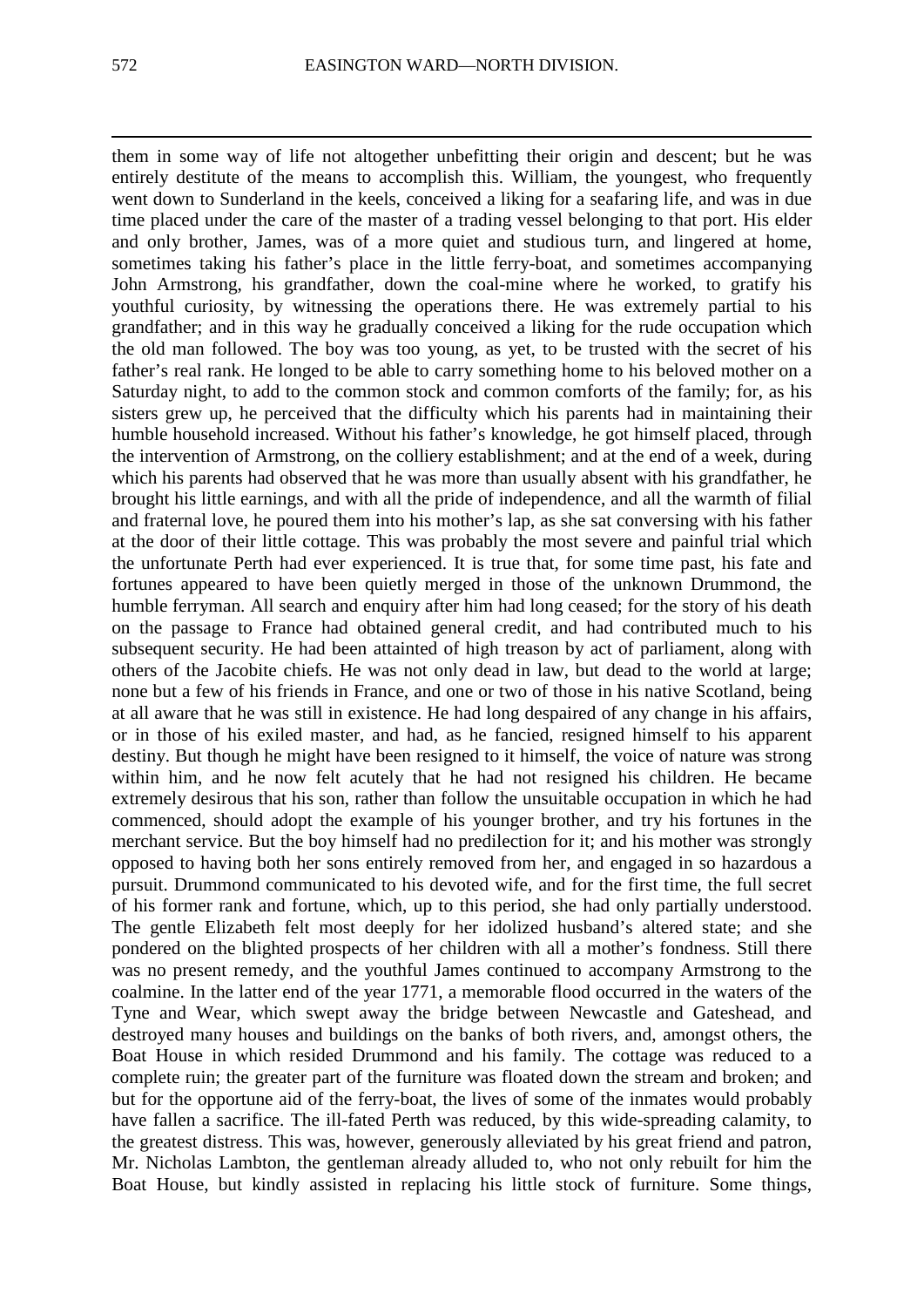**.** 

however, it was unfortunately beyond the power of generosity or friendship to replace. Amongst the articles carried away by the flood was a wooden box or chest, in which were contained a favourite diamond ring, with various family papers, letters, and documents, and amongst them the original royal patent granted by James II., at St. Germains, to Drummond's grandfather, the fourth Earl of Perth, and purporting to advance him to the dignity of Duke. Drummond's daughter, Mrs. Peters, remembered that after the inundation had subsided, her father frequently wandered along the banks of the river, in the vain hope of finding the box or some of its contents, and more particularly the ducal patent, which he considered might possibly be of essential service, at some future period, in assisting his family to regain their honours and estates. But, notwithstanding all the search and all the inquiries he could make, it was never afterwards recovered; and it is therefore probable that the box had floated down the river into the open sea. Towards the close of the earl's life, and nearly thirty years after he had sought an asylum at Biddick, he conceived a longing desire to revisit his native Scotland, for the purpose of taking what he now felt would probably be a last farewell of his long-lost castle and domains. The many objections made by his affectionate wife having been overcome, he set forth, in suitable disguise, on his melancholy journey towards Scotland. A few weeks brought the wanderer safely back to his anxious family at Biddick, in the same uncouth habiliments in which they saw him depart. Great was the joy on both sides at meeting: he related all the incidents of his journey, and of his reception in Scotland by the few friends to whom he ventured to make himself known. He had sojourned for some time under the hospitable roof of a Mr. Grame, a gentleman in whom he could place implicit confidence; and having been accommodated with suitable apparel, a lady, who had known him well in happier days, immediately exclaimed, on seeing him in his altered dress, "The duke looks like himself now!" He was also seen and recognised by some of his former tenantry; and the memory of this visit still lingers round his castle of Drummond, and his wide domains of Strathern. The earl survived this adventure a few years, and died in the lowly home of his adoption, at Biddick, in the year 1782, in the seventieth year of his age. He lies interred at the little chapel of Penshaw, and his dust mingles not with the long line of his renowned ancestry. Thus ended the disastrous life of James, sixth Earl of Perth. His younger son, William, had been extremely successful in his maritime pursuits. Very shortly after his father's death, he heard a rumour in London that the forfeited Scotch estates were about to be restored by the crown to the heirs of the former owners. This induced him to institute some inquiry on the subject. But, on a subsequent occasion, his ship was unfortunately run down at sea, on her passage to London, and William Drummond and all hands on board perished; and to complete the disaster, most of the documents and papers which had escaped the inundation of 1771 were supposed to have been with him on board his ship, at the time it was unhappily lost. James Drummond, the eldest son, still continued to follow the humble and ungenial occupation into which his destiny had originally thrown him. Much was occasionally talked of with reference to the recovery of his family estates; but, from the insurmountable barrier which poverty presented, little was attempted, and nothing actually done; and, after a laborious life, he died February 7, 1823, at the age of seventy-one, and now sleeps peacefully in the rural cemetery of Penshaw, beside his once illustrious father. James left a large family, and Thomas, his eldest son, born April 3, 1792, and brought up a pitman, became the heir and representative of the ancient house of Perth. He claimed the earldom; and his petition was, on April 28, 1830, presented to the House of Lords, by virtue of his majesty's order of reference, and was referred by their lordships to a committee of privileges. On the 20th of June, 1831, at the Canongate Court-room, Edinburgh, Thomas Drummond, of Biddick, in the county of Durham, grandson and last heir male of the body of James, sixth Earl of Perth, commonly called the "Duke of Perth," was, by a respectable jury, unanimously served nearest and lawful